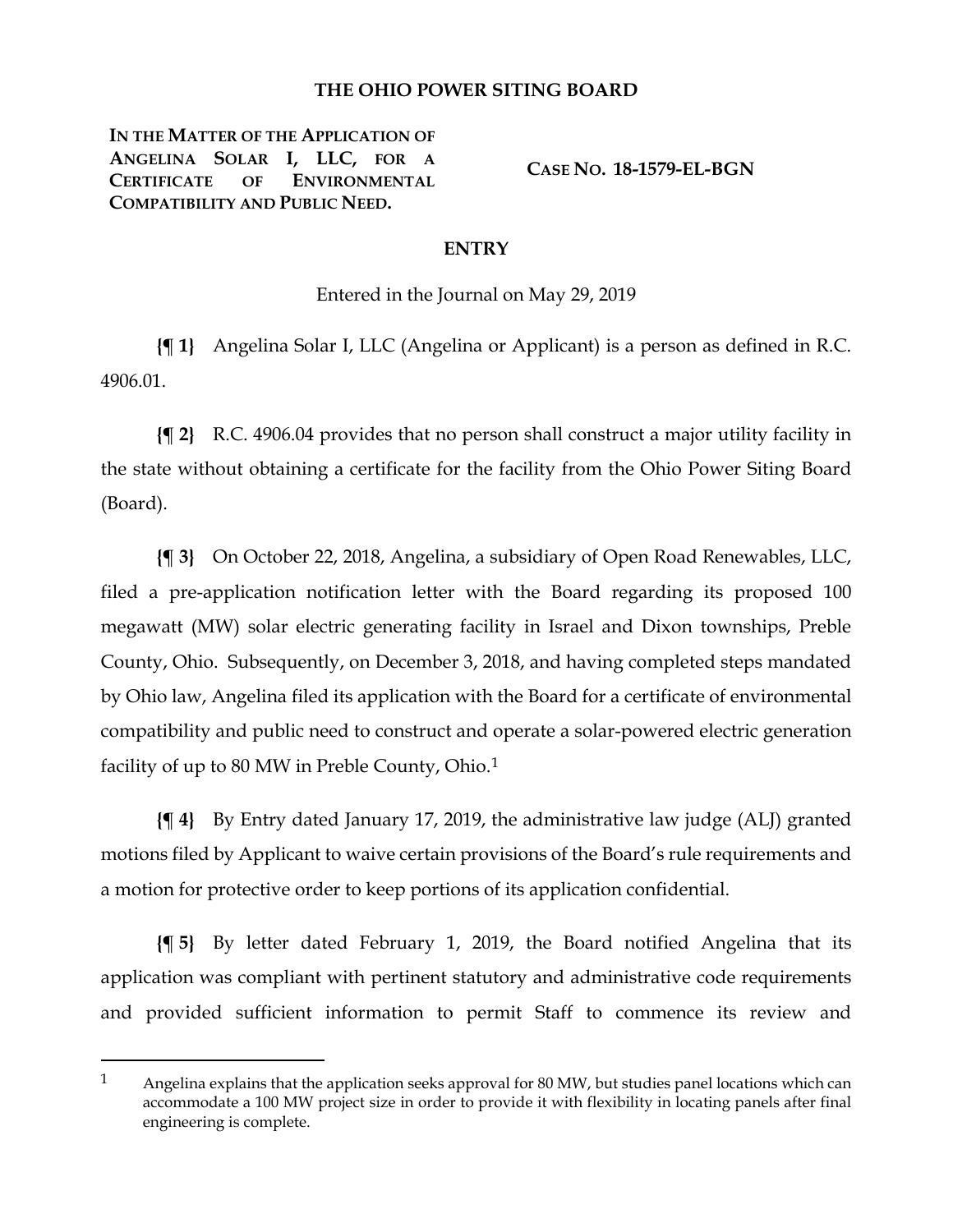investigation. And, on February 7, 2019, Angelina filed a certificate of service of its accepted and complete application and proof that it submitted its application fee to the Treasurer of the State of Ohio as required by Ohio Adm.Code 4906-3-07.

**{¶ 6}** By Entry dated February 14, 2019, the ALJ issued a procedural schedule intended to govern this proceeding. As is currently relevant, the ALJ scheduled a local public hearing for April 30, 2019, and an evidentiary hearing for May 14, 2019. The local public hearing occurred as scheduled on April 30, 2019.

**{¶ 7}** Meanwhile, on April 18, 2019, the ALJ issued an Entry granting various notices and motions to intervene filed by the Preble County Commissioners; Kyle Cross, the Preble County Engineer; the Preble County Soil & Water Conservation District; the Board of Trustees of Israel Township; the Board of Trustees of Dixon Township; the Eaton Community School District; the Ohio Farm Bureau Federation; and Concerned Citizens of Preble County, LLC, Robert Black, Marja Brandly and Michael Irwin, Campbell Brandly Farms, LLC, Kevin and Tina Jackson, Vonderhaar Family ARC, LLC, and Vonderhaar Farms, Inc.

**{¶ 8}** By Entry issued May 7, 2019, the ALJ granted a May 3, 2019 motion to call and continue the evidentiary hearing filed by Angelina. As contemplated by the May 7, 2019 Entry, the evidentiary hearing commenced as originally scheduled on May 14, 2019, but was adjourned for the day to reconvene at a date to be set by subsequent entry. Later, in an Entry issued May 17, 2019, the ALJ determined that the evidentiary hearing should reconvene on June 18, 2019.

**{¶ 9}** Subsequently, on May 28, 2019, Staff filed a motion to continue the evidentiary hearing. Staff moves to delay the recommencement of the evidentiary hearing one day, until June 19, 2019, due to a scheduling conflict on the calendar of Staff's attorney. Counsel represents that all parties were contacted regarding the request, and none has an objection to the proposed continuance.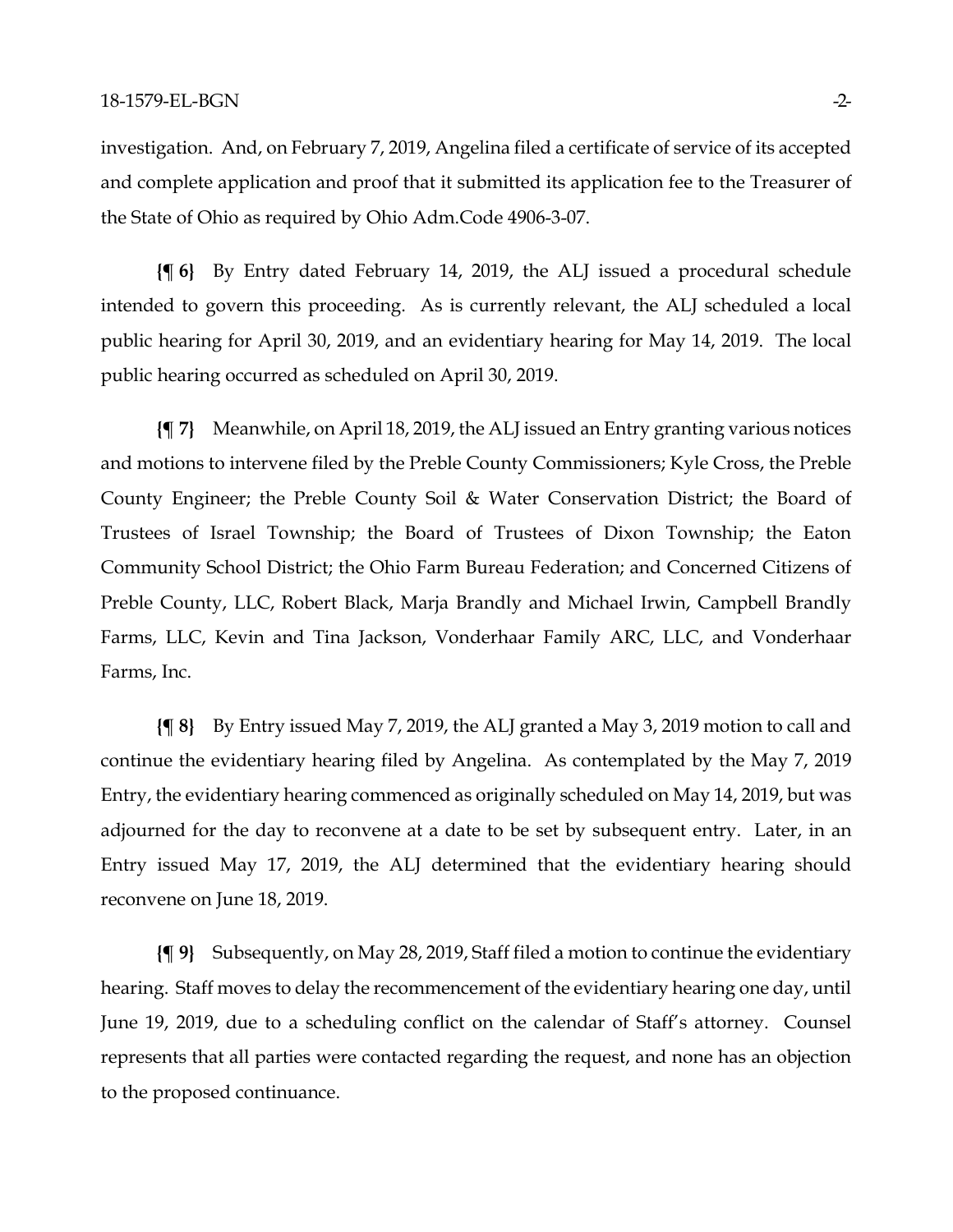**{¶ 10}** The ALJ finds that Staff's motion to continue the evidentiary hearing is reasonable and should be granted. Accordingly, the evidentiary hearing shall recommence on Wednesday, June 19, 2019, at 10:00 a.m., in Hearing Room 11-A, at the offices of the Public Utilities Commission of Ohio, 180 East Broad Street, Columbus, Ohio 43215-3793.

**{¶ 11}** It is, therefore,

**{¶ 12}** ORDERED, That Staff's motion to continue the evidentiary hearing be granted as stated in Paragraph 10. It is, further,

**{¶ 13}** ORDERED, That a copy of this Entry be served upon all parties and interested persons of record.

## THE OHIO POWER SITING BOARD

## */s/Patricia A. Schabo*

By: Patricia A. Schabo Administrative Law Judge

SJP/hac